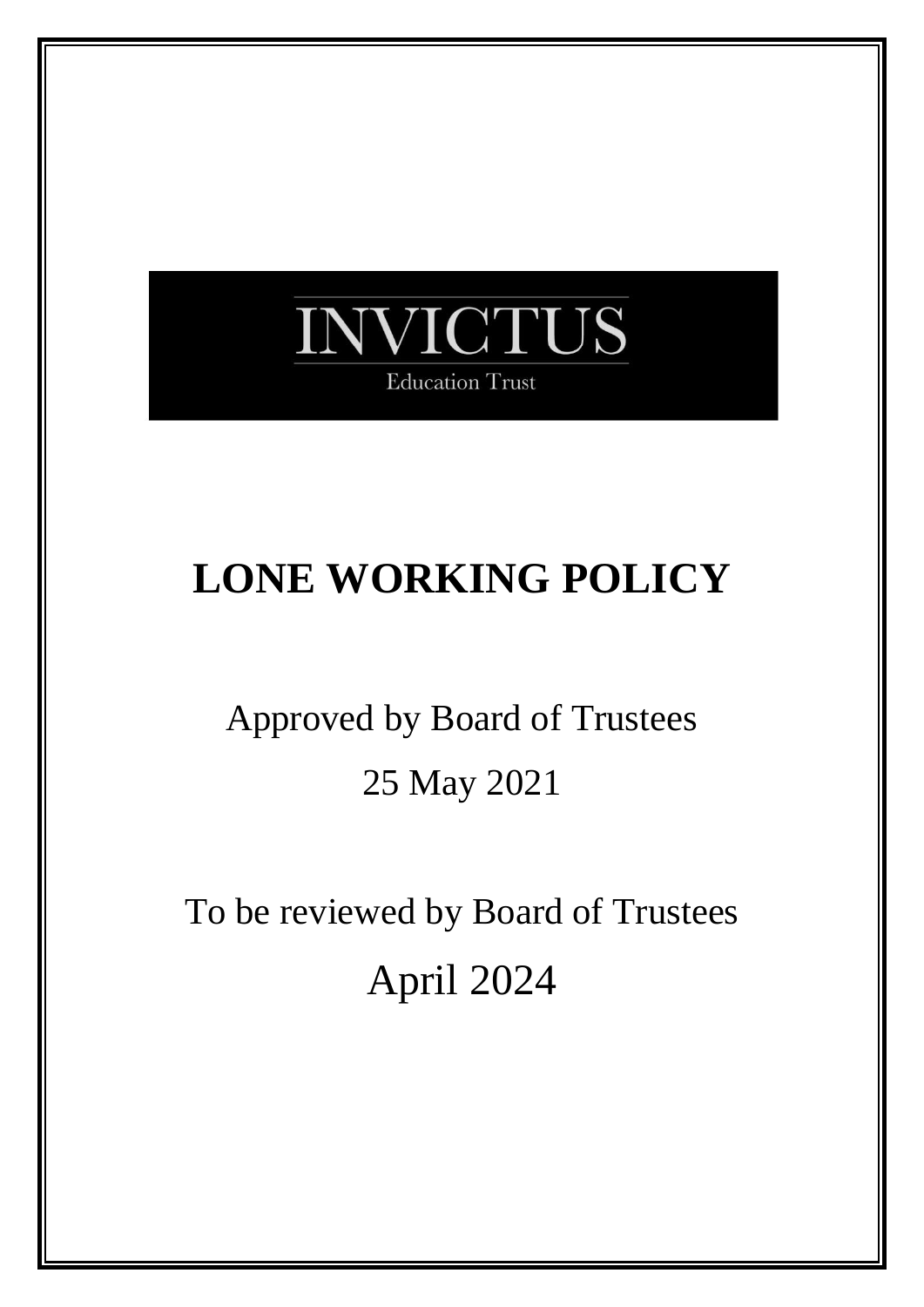#### **Document Provenance**

## **Lone Working Policy**

| Committee Approval Level     | <b>Board of Trustees</b>              |
|------------------------------|---------------------------------------|
| Policy Author/Responsibility | Chief Operating Officer – Julie Duern |
| Policy First Implemented     | 25 May 2021                           |
| Frequency of Review          | Every 3 Years                         |
| <b>Next Review Date</b>      | April 2024                            |
| Policy Approved by Committee |                                       |
| <b>Next Review Date</b>      | April 2027                            |

## **Contents Page**

| 1.      | <b>Policy Statement</b>       |                              |   |
|---------|-------------------------------|------------------------------|---|
|         | 2. Roles and Responsibilities |                              |   |
|         | 3. Definition of Lone Working |                              |   |
| 4. Risk |                               |                              |   |
|         | 4.1 Identifying Risk          |                              |   |
|         | 4.2 Managing Risk             |                              |   |
|         | 5. Mandatory Procedures       |                              |   |
|         | 5.1                           | Security of Building         |   |
|         | 5.2                           | <b>Personal Safety</b>       |   |
|         | 5.3                           | Planning                     | 6 |
|         | 5.4                           | Reporting                    | 6 |
|         | 5.5                           | <b>Staff Working at Home</b> | 6 |
|         | 5.6                           | Unacceptable Lone Working    | 6 |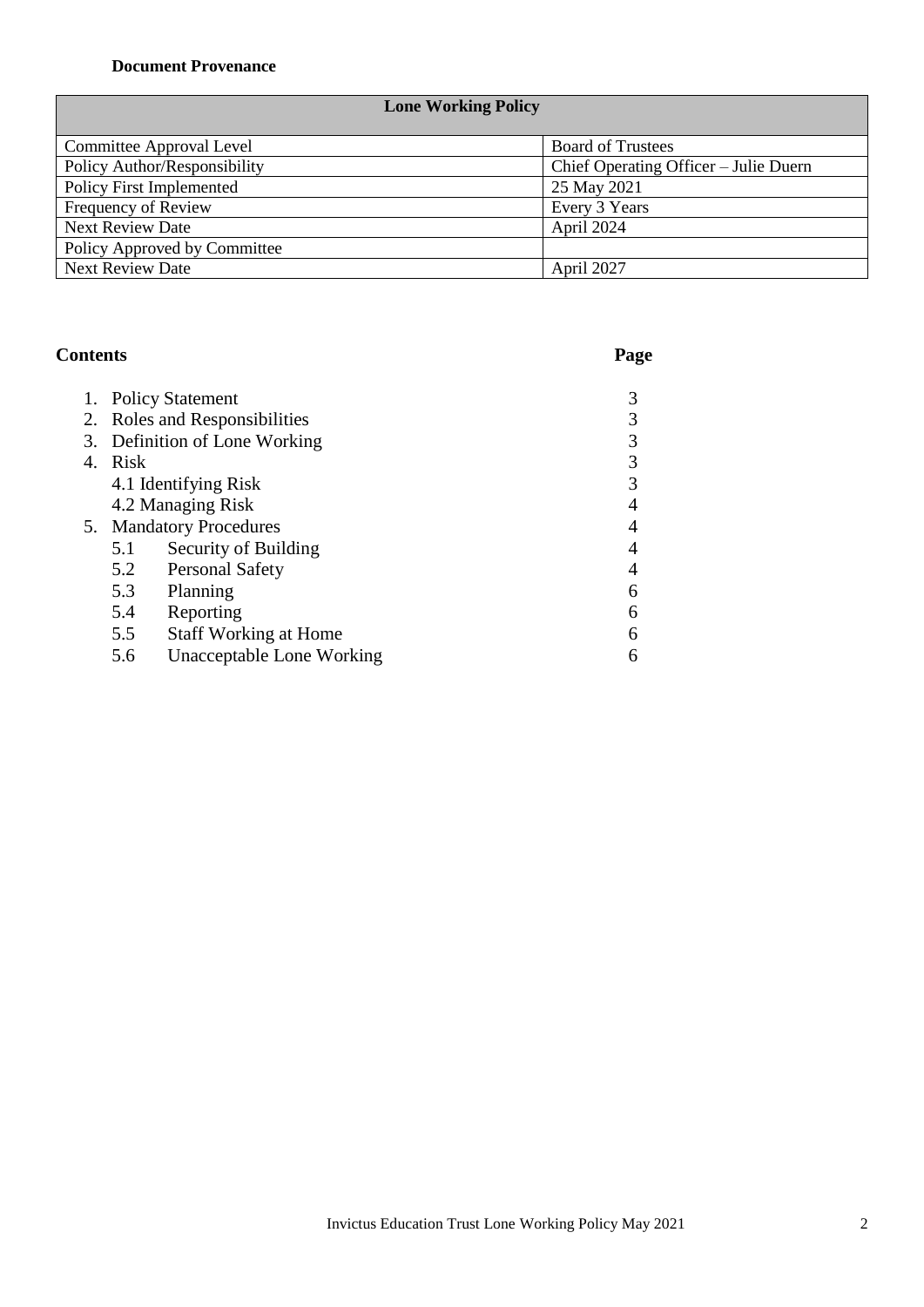#### **1. Policy Statement**

Invictus Education Trust is committed to ensuring, in so far as is reasonably practicable, the personal safety of those undertaking activities on behalf of the organisation. This policy sets out the Trust's approach to managing lone worker safety; ensuring that all reasonable steps are taken to safeguard the health and safety of all workers and visitors.

This policy covers all workers including contractors, agency staff, trainees and volunteers undertaking activities on behalf of Invictus Education Trust.

This policy is designed to alert staff to the risks presented by lone working, to identify the responsibilities each person has in this situation, and to describe procedures which will minimise such risks. It is not intended to raise anxiety unnecessarily, but to give staff a framework for managing situations where the conditions of service delivery and its associated tasks require staff to work alone.

#### **2. Roles and Responsibilities**

The Invictus Education Trust Board of Trustees has overall responsibility for the effective operation of this policy.

Line managers have responsibility for the day-to-day operating of this policy and have a specific responsibility to ensure its application is fair.

Whilst Invictus Education Trust accepts its duty of care to those undertaking activities on its behalf, it also expects that they will demonstrate personal responsibility for their own health and safety by undertaking appropriate risk assessments of the activities they are undertaking and raising any concerns with their line manager or other appropriate person.

#### **3. Definition of Lone Working**

Within this document, 'lone working' refers to situations where staff in the course of their duties work alone in or around the school or headquarters premises, in the homes of individuals (ie. HR, Attendance Officers) or in their own home. 'Lone workers' are those who work by themselves without close or direct supervision, for example:

- a worker who goes alone to a service user's house where several members of the service user's family are present is classed as lone working. If s/he is accompanied by a colleague then s/he is not.
- a worker who drives alone to a location, at the request of the Trust, which is not their normal place of work, is lone working while they drive.
- a worker who meets a service user in a public place with no colleague present e.g. a one to one session using the resources in a library
- a worker who is working out of normal office hours in an office with no-one else present in the building
- a worker who is working where there are other staff in the building but the nature of the building itself may essentially create a work area isolated from colleagues, and without access to immediate assistance.

#### **4. Risk**

#### **4.1 Identifying Risk**

The following points must be considered when assessing the risk: -

- risk of verbal and physical violence (e.g. consider location, nature of work etc)
- vulnerability of task (e.g. carrying cash, equipment, materials etc)
- particular risks to young workers and any other vulnerable groups of workers
- medical suitability of employee to work alone
- dangers of only one person being in control of a particular task or activity (e.g. employee becomes ill; attacked; accused of improper conduct; or requires assistance)
- arrangements for Lone Worker in case of injury or illness
- checking and control arrangements supporting the Lone Worker
- use of a vehicle
- use of portable equipment including mobile phone coverage
- time and conditions under which work is carried out

#### **4.2 Managing Risk**

Arrangements for lone working must be agreed in advance with line managers.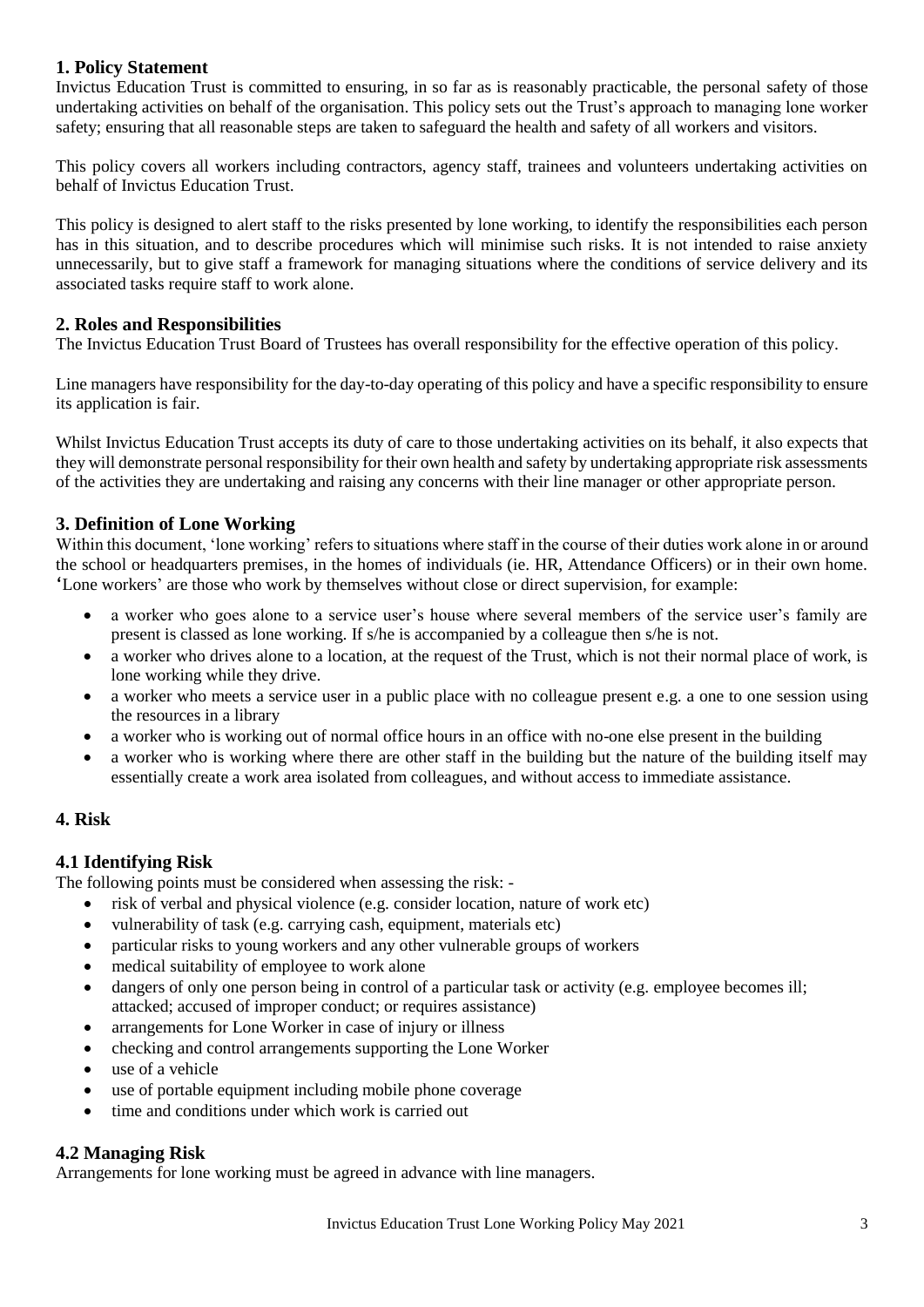Line managers must ensure that all activities which potentially involve lone working are adequately risk assessed, prior to allowing those activities to take place. All of these activities must be covered by a written risk assessment that sets out the methods in place to control those risks. All available information should be considered and checked or updated as necessary.

Any service user who is assessed as 'high risk' must not be seen alone.

Service managers must ensure that appropriate safeguards are in place including staffing levels and emergency notification procedures.

Individual workers must also be aware of their own responsibility for their personal safety and that of others. It is important that workers always have personal safety foremost in their own minds when engaged in lone working.

Invictus Education Trust must ensure that only suitably experienced workers are put into lone working situations and that any equipment provided is in safe working order.

#### **5. Mandatory Procedures**

#### **5.1 Security of Building**

The Site Team are responsible for ensuring that all appropriate steps are taken to control access to the building, and that emergency exits are accessible. Due to the individual needs of the sites, each School will have its own locking and unlocking procedures.

Alarm systems must be tested regularly.

Staff working alone must ensure they are familiar with the exits and alarms.

There must be access to a telephone and first aid equipment for staff working alone.

If there is any indication that a building has been broken into, a staff member must not enter alone, but must wait for assistance.

In buildings, where staff may be working with people in relative isolation, there must be an agreed system in place to alert colleagues in an emergency.

#### **5.2 Personal Safety**

Staff should be familiar with and adhere to the terms of the Invictus Education Trust Health & Safety Policy.

Staff should take all reasonable precautions to ensure their own safety, as they would in any other circumstances.

Before working alone, an assessment of the risks involved should be made in conjunction with the line manager

Staff must not arrange meetings with parents or members of the public when lone working. All meetings should be arranged during normal school operating times, when there is more than one member of staff on site for the duration of the meeting.

Staff must know, and follow, relevant safe working procedures and guidelines, including operating machinery and using hazardous substances.

Staff must inform their line manager of any relevant medical conditions.

Staff must inform their line manager or other identified person when they will be working alone, giving accurate details of their location and following an agreed plan to inform that person when the task is completed (this should be the case even if the member of staff is working out of hours). This also includes occasions when a staff member expects to go home following a task rather then returning to their normal place of work.

Schools and Headquarters must ensure that there is a robust system in place for signing in and out, and that staff use it.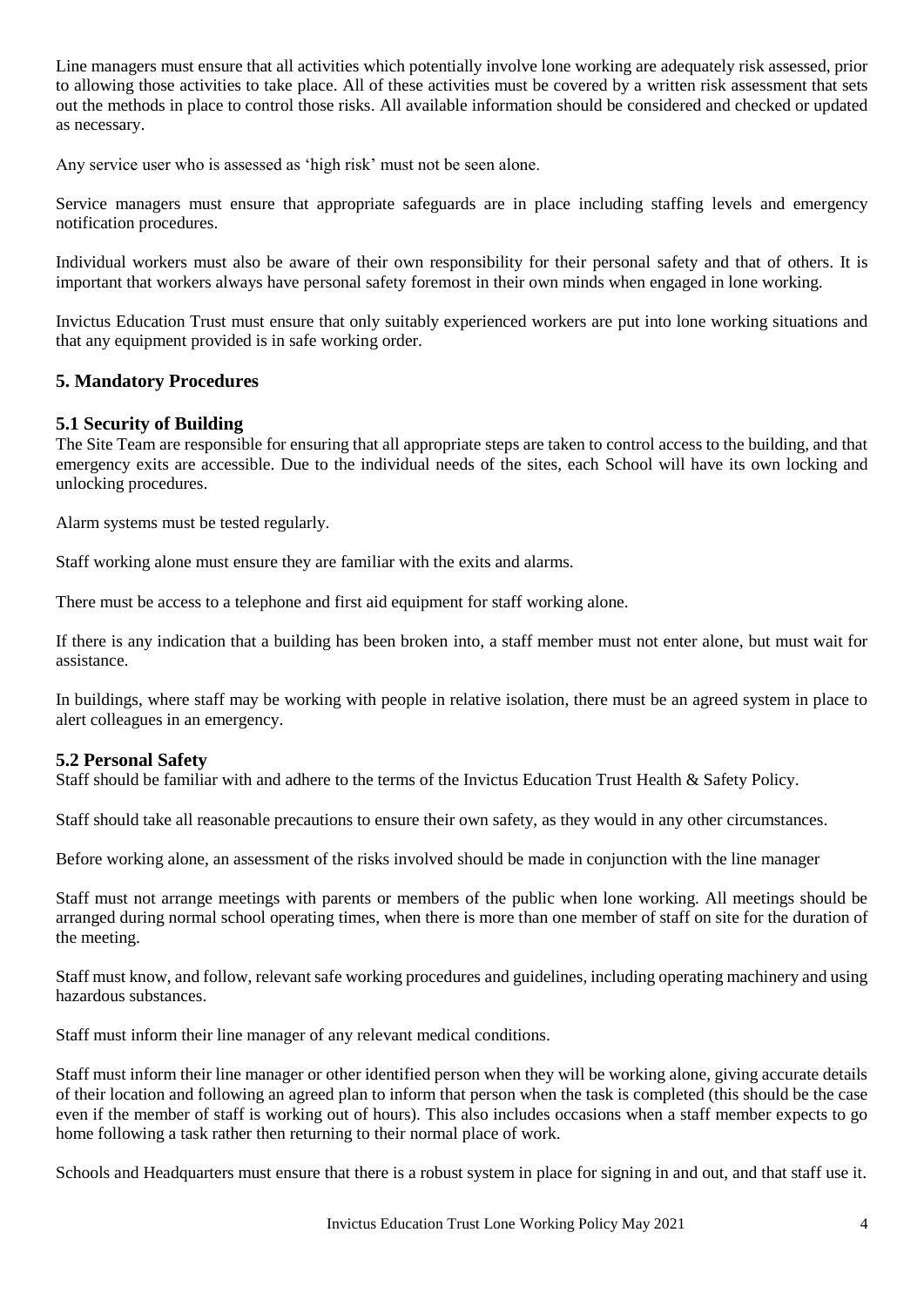Staff such as cleaners, who work to a pre-planned programme of visits, must inform their line manager if they deviate from the programme.

If a member of staff does not report in as expected, an agreed plan should be put into operation by an agreed person, initially to check on the situation and then to respond as appropriate. Arrangement for contacts and response should be tailored to the needs and nature of the department.

Issues to consider include:

- staffing levels and availability
- the identified risks
- measures in place to reduce those risks

When staff work alone for extended periods and/or on a regular basis, managers must make provision for regular contact, both to monitor the situation and to counter the effects of working in isolation.

Staff should take 'reasonable precautions' which might include:

- checking directions for the destination
- checking whether a person is known to present a risk and the agreed plan for working with them
- ensuring your mobile phone is fully charged
- ensuring your car, if used, is roadworthy and has breakdown cover
- avoiding where possible poorly lit or deserted areas (or take a partner with you if necessary)
- taking care when entering or leaving empty buildings, especially at night
- ensuring that items such as laptops or mobile phone are carried discreetly

Staff should report any concerns out of office hours to the designated person.

The agreed plan for contact or emergency response should be recorded and readily accessible by the identified person, and updated as necessary. It may be appropriate to agree a code word or phrase to indicate that assistance is required.

Staff should be particularly aware that even ex-directory and mobile numbers will show up on Caller Display, and can be retrieved on 1471. If necessary, to prevent the person you call accessing your number, dial 141 before their number, or check the instructions for your mobile phone.

When visiting an area where a risk has been identified, staff should check that their clothing (tie, scarf, earrings etc) will not offer an assailant an advantage. Similarly, they should be aware that pens, pencils, keys or heavy bags may also be used to cause injury.

#### **5.3 Planning**

Staff should be fully briefed in relation to risk as well as the task itself.

Plans for responding to individual service areas that present a known risk should be regularly reviewed and discussed with the staff team.

Communication, checking-in and fall-back arrangements must be in place.

Line managers are responsible for agreeing and facilitating these arrangements, which should be tailored to the operating conditions affecting the team.

#### **5.4 Reporting**

Accidents, incidents and near-misses should be reported as per the arrangements detailed in the Invictus Education Trust Health and Safety Policy.

#### **5.5 Staff Working at Home**

Staff working from their own homes should take every reasonable precaution to ensure that their address and telephone number remain confidential.

There should be regular contact with their line manager or other designated person if working at home for extended periods, and an appropriate reporting in system should be used.